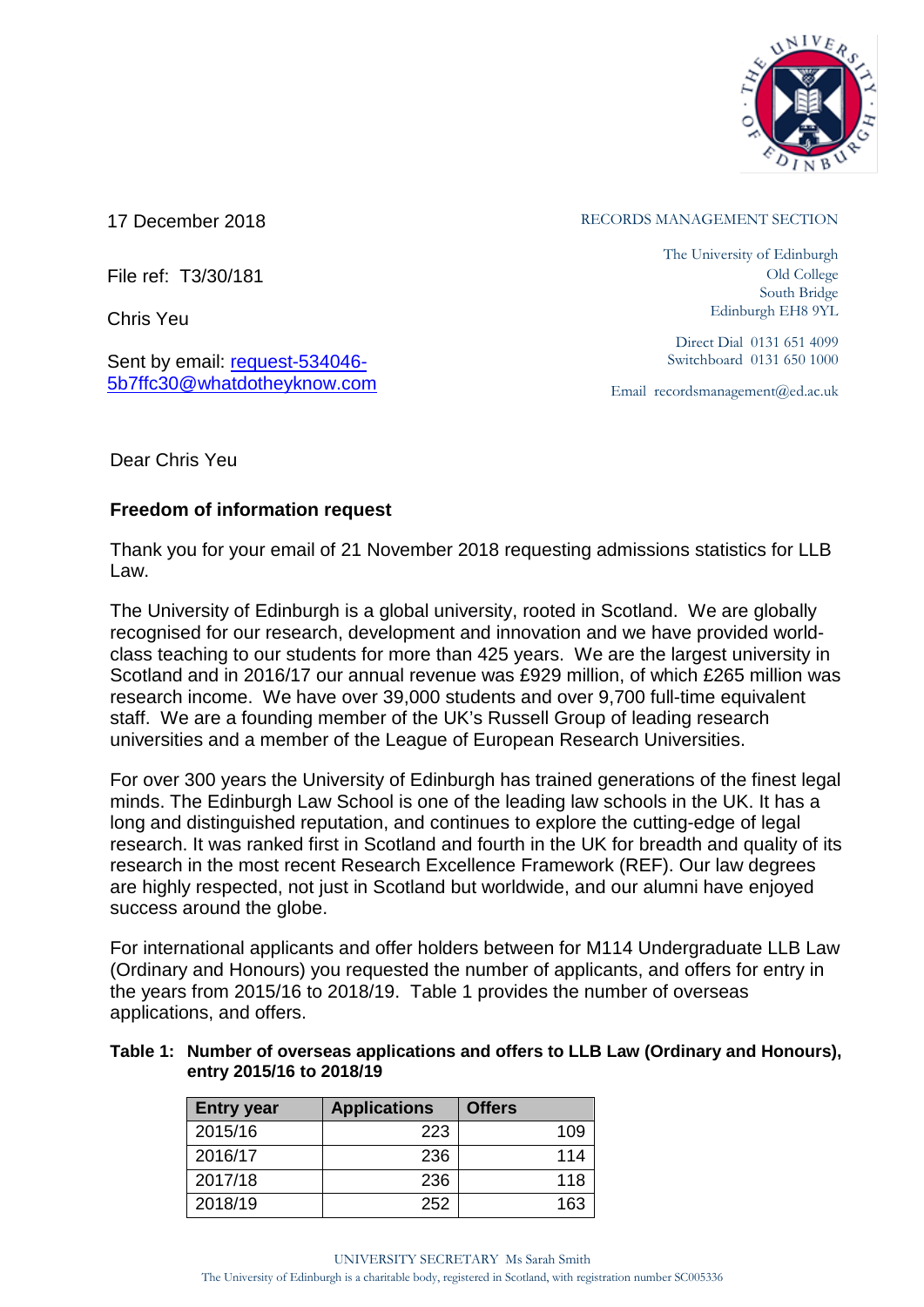You also requested the nationalities of offer holders. The countries of nationality of the offer holders in Table 1 are:

- Australia
- Austria
- Azerbaijan
- Bahrain
- Bangladesh
- Barbados
- Brunei
- Canada
- China
- Croatia
- Ecuador
- Egypt
- Finland
- France
- Germany
- Ghana
- Hong Kong
- India
- Indonesia
- Iran
- Ireland
- Isle of Man
- Italy
- Jamaica
- Jordan
- Kazakhstan
- Kenya
- Korea (South)
- Kuwait
- Kyrgyzstan
- Lebanon
- Malaysia
- Mexico
- Mongolia
- Mozambique
- New Zealand
- Nigeria
- Norway
- Oman
- Pakistan
- Palestinian
- Peru
- Philippines
- Poland
- Qatar
- Russia
- Saudi Arabia
- Serbia
- Singapore
- South Africa
- Sri Lanka
- Switzerland
- Syria
- Tanzania
- Trinidad and Tobago
- Tunisia
- Turkey
- Uganda
- United Arab Emirates
- United Kingdom
- United States
- Zambia
- Zimbabwe

You also requested the predicted, or achieved grades for the previous qualifications of the applicants and offer holders.

There are a large number of different qualifications overseas applicants study, as well as a difference in the number of subjects studied, and how they are graded. The previous predicted grades, or achieved grades for qualifications of an applicant, or offer holder, is contained within the individual application file for each applicant. To respond to your request, we would have to individually interrogate the 947 applications. Doing this would cost more than £600, the limit over which the University is not required to respond to freedom of information requests. If you were to limit your request to one year, we would be able to provide some information on payment of a fee. However, we would have to anonymise the data to prevent any individual from being identifiable. This means that you may not receive the detail in which you are interested. Please let me know if you would like us to investigate this further and to calculate the fee for providing more limited data. Information about how we calculate the fee for responding to freedom of information requests is available at [www.ed.ac.uk/records-management/freedom](https://www.ed.ac.uk/records-management/freedom-information/make-a-request/freedom-of-information-requests)[information/make-a-request/freedom-of-information-requests](https://www.ed.ac.uk/records-management/freedom-information/make-a-request/freedom-of-information-requests) (scroll to the bottom of the page).

## **Right to review**

If you are dissatisfied with this response, you may ask the University to conduct a review of this decision by contacting the University's Records Management Section [\(www.ed.ac.uk/records-management/about/contact\)](http://www.ed.ac.uk/records-management/about/contact) in writing (e.g. by letter or email) or in some other recorded form (e.g. audio or video tape). You should describe the original